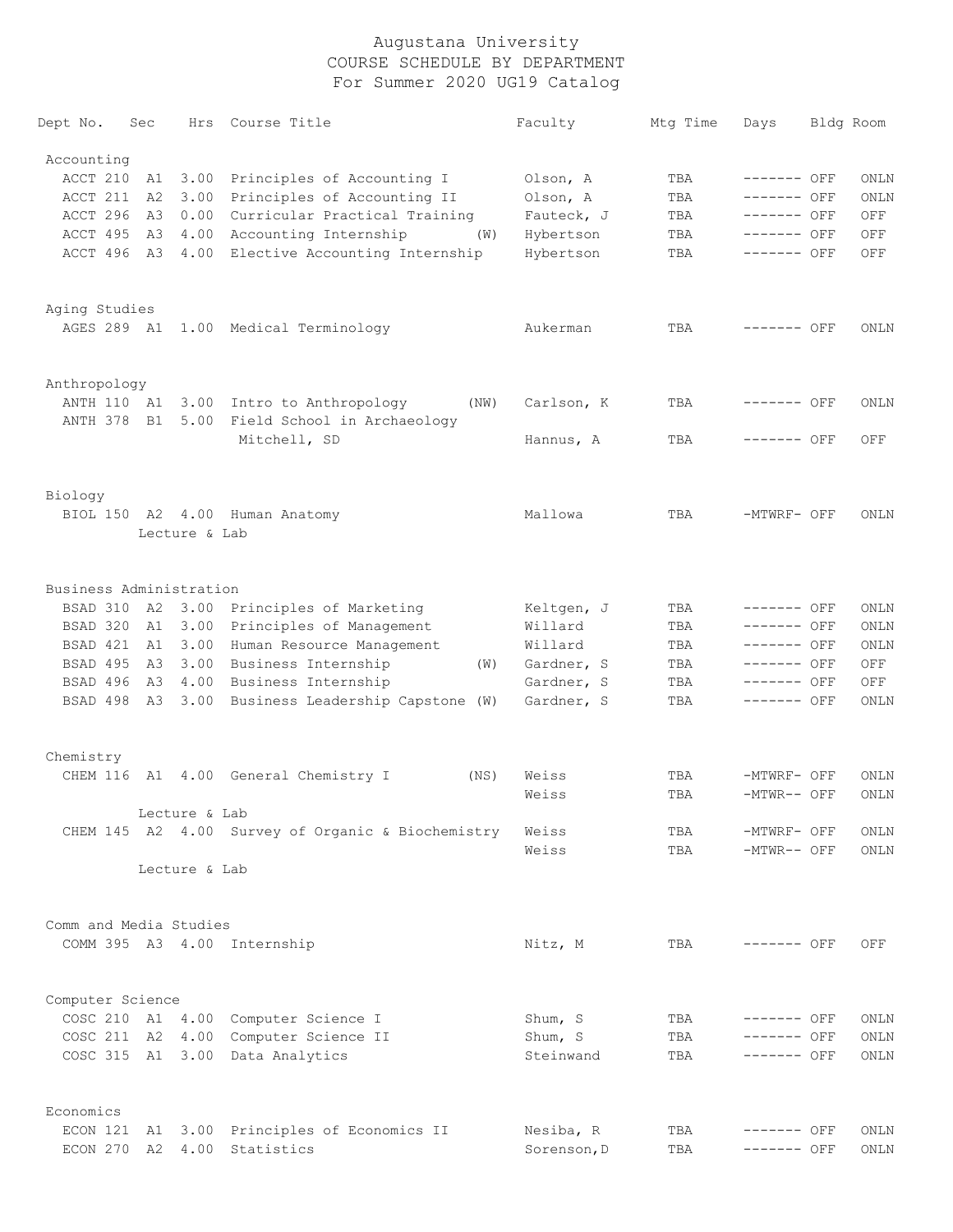| Dept No.                | Sec      |         | Hrs Course Title                                                       | Faculty                | Mtg Time                 | Days                        | Bldg Room  |
|-------------------------|----------|---------|------------------------------------------------------------------------|------------------------|--------------------------|-----------------------------|------------|
| English                 |          |         | ENGL 150 A3 3.00 American Cinema                                       |                        |                          | $------$ OFF                |            |
|                         |          |         | (US)                                                                   | Miller, J              | TBA                      |                             | ONLN       |
| Exercise Science        |          |         |                                                                        |                        |                          |                             |            |
|                         |          |         | EXSC 395 A3 4.00 Internship<br>Fitness                                 | Barkley, S             | TBA                      | ------- OFF                 | OFF        |
| Government/Intl Affairs |          |         |                                                                        |                        |                          |                             |            |
| GOVT 110 A1 3.00        |          |         | Intro to Government<br>(SS)                                            | Johnson, Jl            | TBA                      | ------- OFF                 | ONLN       |
|                         | A2       | 3.00    | Intro to Government<br>(SS)                                            | Golemboski             | TBA                      | ------- OFF                 | ONLN       |
| GOVT 200                |          | A2 3.00 | American Government<br>(US)                                            | Wanless, E             | TBA                      | ------- OFF                 | ONLN       |
|                         |          |         | GOVT 296 A3 0.00 Curricular Practical Training                         | Kane, E                | TBA                      | ------- OFF                 | OFF        |
| History                 |          |         |                                                                        |                        |                          |                             |            |
|                         |          |         | HIST 111 A1 3.00 Western Civilization II<br>(WT)                       | Mullin, M              | TBA                      | ------- OFF                 | ONLN       |
|                         |          |         | HIST 121 A1 3.00 American Exper. Since 1877<br>(US)                    | Amundson               | TBA                      | ------- OFF                 | ONLN       |
| Health                  |          |         |                                                                        |                        |                          |                             |            |
|                         |          |         | HLTH 242 A1 2.00 Personal Health<br>(WB2)                              | VanLaecken             | TBA                      | ------- OFF                 | ONLN       |
| Mathematics             |          |         |                                                                        |                        |                          |                             |            |
| MATH 151 A1             |          |         | 4.00 Calculus I<br>(MT)                                                | Erickson, L            | TBA                      | ------- OFF                 | ONLN       |
| MATH 152 A2             |          |         | 4.00 Calculus II                                                       | Erickson, L            | TBA                      | ------- OFF                 | ONLN       |
| Music                   |          |         |                                                                        |                        |                          |                             |            |
| MUSI 110                | - A1     |         | 3.00 The Understanding of Music<br>(A)                                 | Andrews, R             | TBA                      | ------- OFF                 | ONLN       |
| MUSI 118<br>MUSI 163    | A1<br>CS | 1.00    | 3.00 Blues, Jazz, and Rock<br>(US)<br>Private Instruction: Brass Winds | Petersen, L            | TBA                      | ------- OFF                 | ONLN       |
|                         |          |         | Trombone-50 min.                                                       | Roseth                 | TBA                      | $------$ OFF                | OFF        |
| Native American Studies |          |         |                                                                        |                        |                          |                             |            |
|                         |          |         | NAST 320 A1 3.00 Native American Social Sys (NW)                       | Swart, W               | TBA                      | $------$ OFF                | ONLN       |
| Nursing                 |          |         |                                                                        |                        |                          |                             |            |
|                         |          |         | NURS 228 A3 3.00 Pathophysiology                                       | Mueller, A             | TBA                      | $------$ OFF                | ONLN       |
|                         |          |         | NURS 410 A1 3.00 Maternal & Reproductive Hlth Nur                      | Gierach<br>Kruse       | 8:30-12:00PM -MTWRF- OFF |                             | ONLN       |
| NURS 410X A1            |          |         | 0.00 Mat & Reprod Hlth Nurs Clinical                                   | Gierach                | TBA                      | $------$ OFF                | ONLN       |
|                         |          |         | NURS 451 A2 3.00 Leadership in Prof Nursing                            | Serfling               | TBA                      | $------$ OFF                | ONLN       |
| Physical Education      |          |         |                                                                        |                        |                          |                             |            |
| PE 395                  |          | A3 4.00 | Internship                                                             |                        |                          |                             |            |
|                         | B3       | 4.00    | Coaching<br>Sport Management I                                         | Chambers<br>Pierson, D | TBA<br>TBA               | $------$ OFF<br>------- OFF | OFF<br>OFF |
|                         |          |         |                                                                        |                        |                          |                             |            |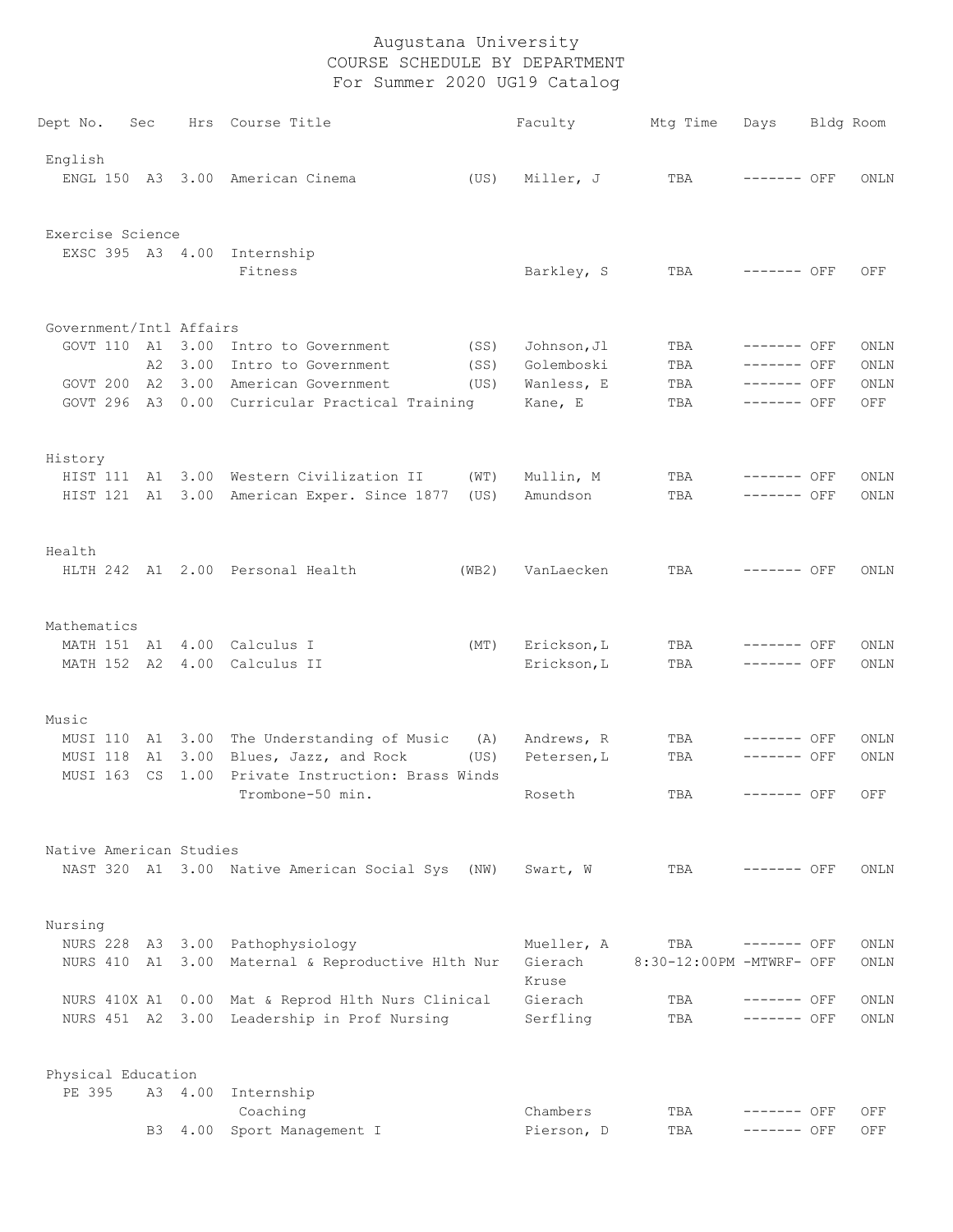| Dept No.            | Sec | Hrs  | Course Title                     |      | Faculty     | Mtg Time | Days         | Bldg Room |             |
|---------------------|-----|------|----------------------------------|------|-------------|----------|--------------|-----------|-------------|
| PE 495              | A2  | 4.00 | Internship                       |      | Gardner, S  | TBA      | ------- OFF  |           | OFF         |
|                     | A3  | 4.00 | Sport Management II              |      | Pierson, D  | TBA      | $------$ OFF |           | OFF         |
| Psychology          |     |      |                                  |      |             |          |              |           |             |
|                     |     |      | PSYC 270 A2 4.00 Statistics      |      | Sorenson, D | TBA      | $------$ OFF |           | ONLN        |
|                     |     |      |                                  |      |             |          |              |           |             |
| Religion            |     |      |                                  |      |             |          |              |           |             |
| RELI 110            | A1  | 3.00 | Exploring Christian Faith        | (CT) | Swanstrom   | TBA      | ------- OFF  |           | ONLN        |
|                     | B1  | 3.00 | Exploring Christian Faith        | (CT) | Bowman, R   | TBA      | $------$ OFF |           | <b>ONLN</b> |
| RELI 212            | A2  | 3.00 | Lessons in Living:               | (RT) | Bowman, R   | TBA      | $------$ OFF |           | <b>ONLN</b> |
|                     |     |      | Biblical & Contemp Refl on Wisdo |      |             |          |              |           |             |
| RELI <sub>216</sub> | A1  | 3.00 | God: The Problem & Promise       | (RT) | Bowman, R   | TBA      | ------- OFF  |           | ONLN        |
| RELI <sub>219</sub> | A1  | 3.00 | God, Suffering, & Evil           | (RT) | Swanstrom   | TBA      | ------- OFF  |           | <b>ONLN</b> |
| Sociology           |     |      |                                  |      |             |          |              |           |             |
| SOCI 110            | A1  | 3.00 | Contemporary Society             | (SS) | Bunger      | TBA      | ------- OFF  |           | ONLN        |
| SOCI 320            | A1  | 3.00 | Native American Social Sys       | (NW) | Swart, W    | TBA      | $------$ OFF |           | <b>ONLN</b> |
|                     |     |      |                                  |      |             |          |              |           |             |

# **GRADUATE COURSES**

| Accounting             |              |      |                                                 |             |     |              |      |
|------------------------|--------------|------|-------------------------------------------------|-------------|-----|--------------|------|
|                        |              |      | ACCT 695 A3 3.00 Accounting Internship          | Hybertson   | TBA |              |      |
|                        |              |      |                                                 |             |     |              |      |
| Comm and Media Studies |              |      |                                                 |             |     |              |      |
|                        |              |      |                                                 |             |     |              |      |
|                        |              |      | COMM 650 A2 3.00 Leadership and Decision-Making | Bart, H     | TBA | ------- OFF  | ONLN |
|                        |              |      |                                                 |             |     |              |      |
| Education              |              |      |                                                 |             |     |              |      |
| EDUC 600               | A            | 3.00 | Intro to Graduate Research                      | Uhing, B    | TBA | ------- OFF  | ONLN |
|                        | B            | 3.00 | Intro to Graduate Research                      | Uhing, B    | TBA | ------- OFF  | ONLN |
| EDUC 601               | A            | 3.00 | History/Philosophy of Education                 | Hennard     | TBA | ------- OFF  | ONLN |
|                        | B            | 3.00 | History/Philosophy of Education                 | Hennard     | TBA | $------$ OFF | ONLN |
|                        | F            | 3.00 | History/Philosophy of Education                 | Uthe-Burow  | TBA | $------$ OFF | ONLN |
|                        | G.           | 3.00 | History/Philosophy of Education                 | Uthe-Burow  | TBA | $------$ OFF | ONLN |
| EDUC 607               | $\mathsf{A}$ | 3.00 | Foundations & Princ of Curriculm                | Andrews, SE | TBA | ------- OFF  | ONLN |
|                        | B            | 3.00 | Foundations & Princ of Curriculm                | Andrews, SE | TBA | $------$ OFF | ONLN |
| EDUC 610               | A            | 3.00 | Issues in Education                             | Daily, L    | TBA | ------- OFF  | ONLN |
|                        | B            | 3.00 | Issues in Education                             | Daily, L    | TBA | $------$ OFF | ONLN |
|                        | C            | 3.00 | Issues in Education                             | Powers      | TBA | $------$ OFF | ONLN |
|                        | D            | 3.00 | Issues in Education                             | Amolins     | TBA | ------- OFF  | ONLN |
|                        | $E_{\perp}$  | 3.00 | Issues in Education                             | Amolins     | TBA | $------$ OFF | ONLN |
| EDUC 611               | A            | 3.00 | Differentiation and Diversity                   | Ashworth    | TBA | $------$ OFF | ONLN |
|                        | B            | 3.00 | Differentiation and Diversity                   | Ashworth    | TBA | $------$ OFF | ONLN |
|                        | C            | 3.00 | Differentiation and Diversity                   | D'Souza     | TBA | $-----$ OFF  | ONLN |
|                        | D            | 3.00 | Differentiation and Diversity                   | D'Souza     | TBA | $------$ OFF | ONLN |
| EDUC 615               | A            | 3.00 | Technology in Education                         | Sun, L      | TBA | $------$ OFF | ONLN |
|                        | B            | 3.00 | Technology in Education                         | Gray, S     | TBA | ------- OFF  | ONLN |
|                        | C            | 3.00 | Technology in Education                         | Gray, S     | TBA | ------- OFF  | ONLN |